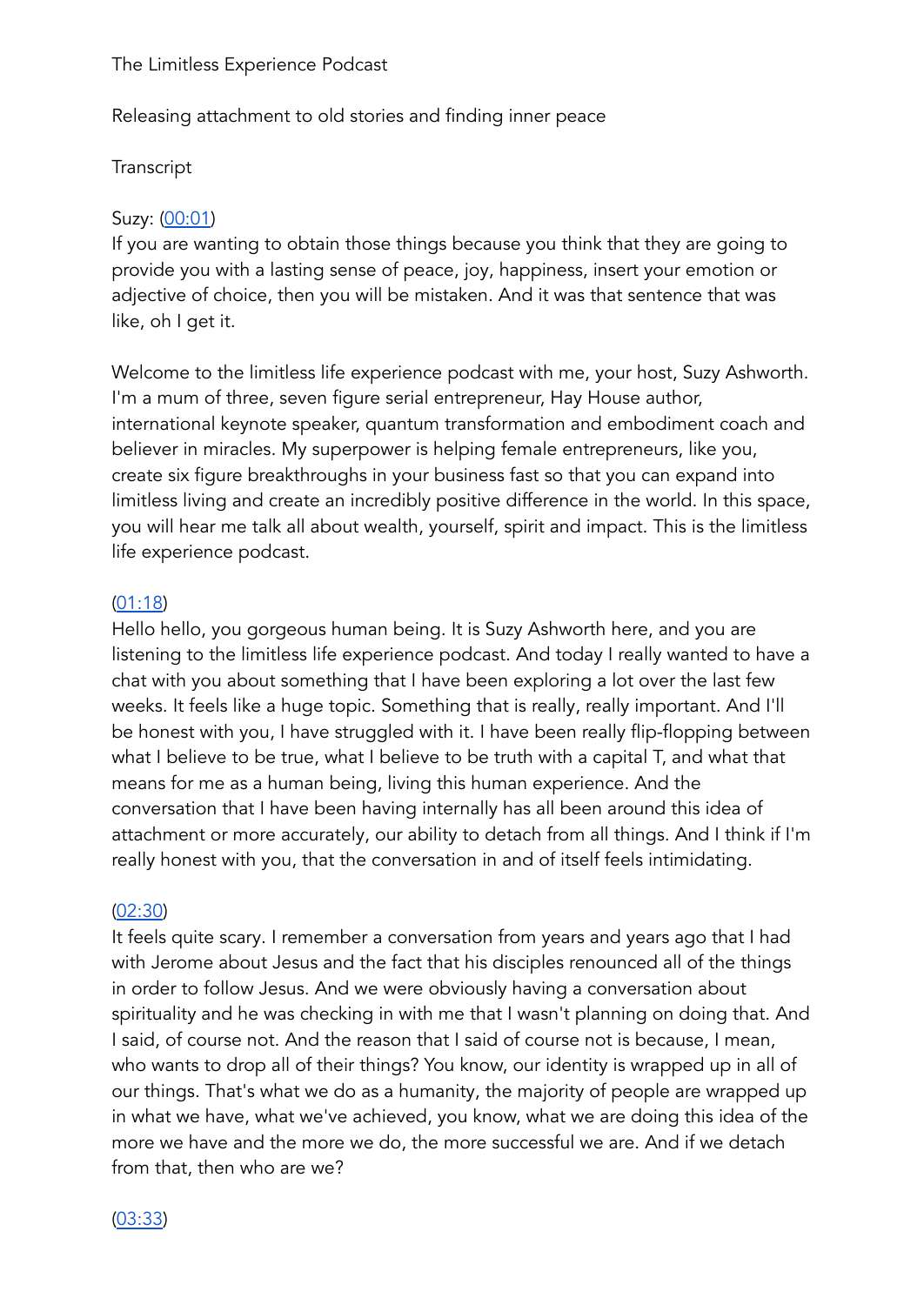And, you know, I said all of those years ago, no, I don't want to do that. And it's interesting to me that it is now something that comes up frequently. When I think about 'what does growth look like for me moving forward.' And this idea of detachment keeps (like hi) peeping up. And where I've got to with it is I think that so many people who are on a spiritual path, take this and say that it's not spiritual to have things to be materialistic. It's not spiritual to be a capitalist to want to "win", to you know, to have anything to do with consumerism or money or stuff is anti spiritual. And I think that it comes from people taking this idea of detachment and saying, okay, I need to renounce everything. Just like the disciples did. iust like Jesus did, and then I'm a spiritual being.

## $(04:43)$

I've never been able to get my head around that. I mean, probably mainly because it's not very convenient for me. If I'm to opt out, then what am I going to do? Like, I don't want to buy into that. And at the same time, I have teachers who are so wealthy, spiritually, emotionally, and financially, and have taught me for many, many years that the idea of being anti money and anti consuming what it is that you want to consume, is also not the vibe, which is obviously, as I say, a far more convenient story for me to buy into based on what it is that I do and I teach. And where my flip-flopping has been is that neither of those two stories, the way that I have been receiving them, sits completely as truth to me at this point in my journey.

### $(05:49)$

And what was really helpful in my whole exploration with Eckhart Tolle was listening to him share at an event that he did a retreat, not long after the twin towers had gone down. And he talked about the power of being able to manifest what it is that you desire, you know, with your mind. And this is law of attraction. This is creative visualization. This is being intentional. And I'm very, very good at being very, very intentional. But he then shared something which was like a, it just, something clicked. The light bulb went on. And what he said was you can enjoy the form. We live in a world of form and what he was talking about when he used that word is material. You can enjoy the material form. You can enjoy your car, you can enjoy your home. You can enjoy nice clothes.

### $(06:56)$

You can enjoy the purse, the phone, whatever it is, enjoy all of that, but understand that if you are wanting to obtain those things, because you think that they are going to provide you with a lasting sense of peace, joy, happiness, insert your emotion or adjective of choice, then you will be mistaken. And it was that sentence that was like, ah, I get it. As a human being I am allowed to enjoy this human experience. And my desire gets to be my desire regardless of what it is without any judgment, without any judgment at all. The work is, though, to understand that anything that I seek from outside of myself when it comes to my peace and my presence, and presence is my number one yardstick when it comes to measures of success for me, I've said, it's something that I have said for years and years and years. It probably came to me that this was a measure of success for me after reading a new earth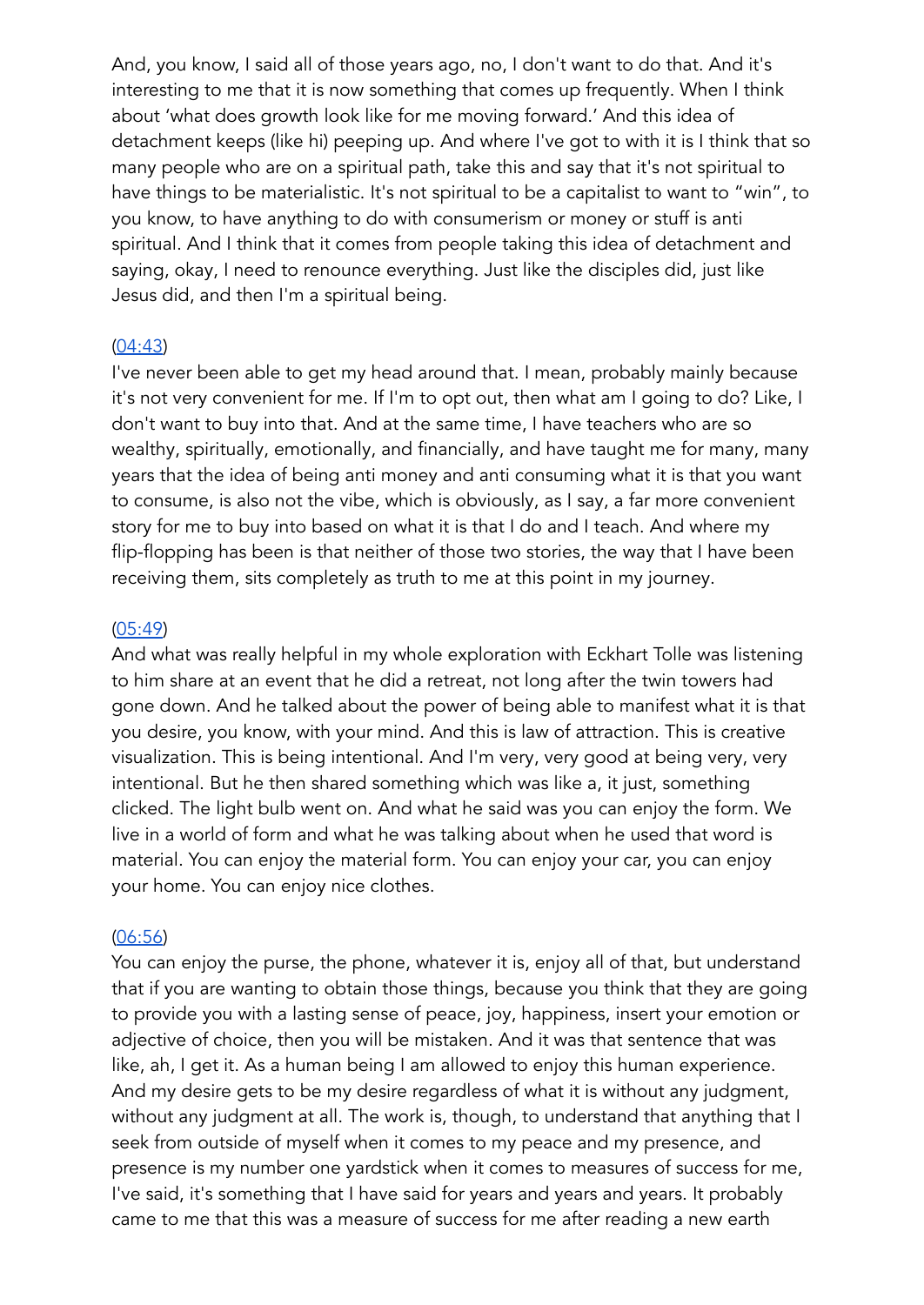years ago. I can't be a hundred percent sure on that because I've always been like, why

# $(08:17)$

Have I always said that I want to be more present aside from the fact that way too much of the time I feel distracted. But presence has been a really important goal for me. Something that I fail out consistently, but it's okay. There's no judgment. It's just my journey. But my point is, is that in listening to him at the retreat, what clicked was, it is okay for me to enjoy what it is that I want to enjoy. Just don't attach my peace or my presence to having a G wagon or a Porsche or a mansion, you know, can you have all of that stuff and know that my worth, whether I have it, or I don't have it, will never be determined by it. And that for me, feels really aligned. It's like be a master with your co-creation activities. Like lean in, dive in.

## $(09:18)$

This is the human experience. This is the world of form. And we get to play with that and know that joy and peace and presence will never come from somebody patting me on the head and saying, yeah, you're the best coach. Or you have the number one spiritual business academy in the world, or even, you've given X amount of thousands or hundreds or millions of pounds to charity, that will never ever give me a lasting sense of peace if I haven't discovered or revealed the peace, the love, the joy, the happiness that comes from within, without me needing to do a thing. That comes from within, which comes from stillness. Your willingness to detach from all of the stories and all of the meanings that you have grown up with that talk to you about this as a good person, that's a bad person. All of that is understanding that all of that attachment to the story, all of that attachment to external identity, none of that is truth with a capital T. None of that will help you know, not just intellectually, but no from the inside out your value or your worth.

# $(10:41)$

And so what gets to be fun, what gets to be the exploration in this next chapter is how much more can I play with, how much more can I allow myself to play? How much more can I allow myself to receive? How much more can I allow myself to create whilst doing the work to understand that none of the play stuff determines my value. And the real work is the releasing of attachment to the old stories. The real work is the revealing of the inner peace that lies with it. And I'm just going to share with you another little story that really, this is the work that we get to do with our kids and it feels so important. So for those of you who are new to the podcast, I have three incredible humans who are my children and I love them. And they are my biggest teachers.

# $(11:49)$

And when it comes to presence and wanting to distract myself and releasing control, like they're the ones, that they're here to quide me. And it's really challenging. And the middle one who is eight, she's going through a little phase of telling white lies about ridiculous things. It's really, really annoying. And I heard her